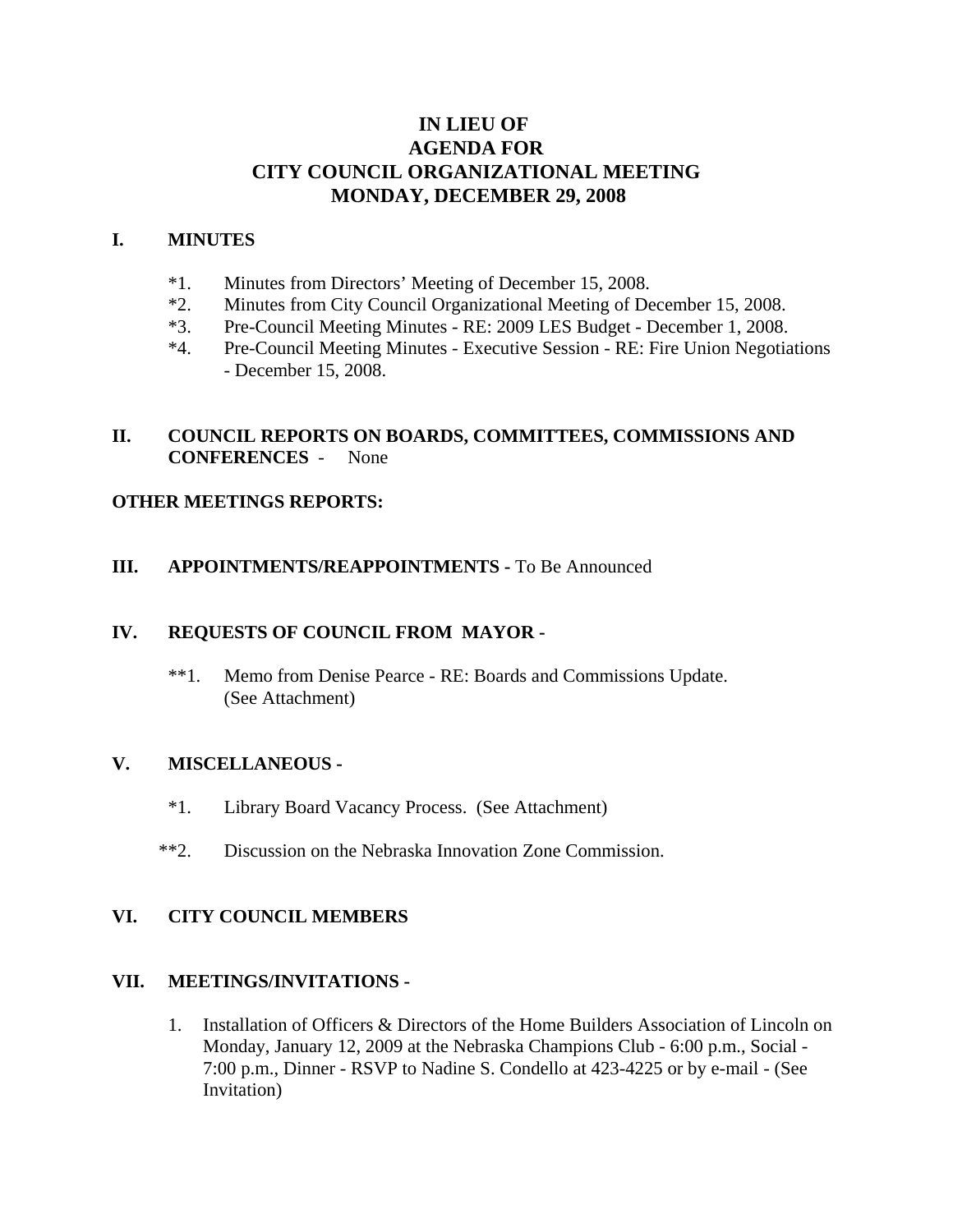2. Nebraska Children's Home Society (NCHS) Event on Tuesday, January 27, 2009 - 7:30 a.m. to 9:00 a.m., Breakfast & Open House - 7:45 a.m., Dedication at NCHS Joshua Collingsworth Center, 4700 Valley Road - RSVP to Dara at 483-7879 or by e-mail- (Formal invitations will arrive mid-January) (See Letter).

## **VIII. ADJOURNMENT**

## **\*HELD OVER FROM DECEMBER 22, 2008. ALL HELD OVER UNTIL JANUARY 5, 2009.**

ca122908/tjg